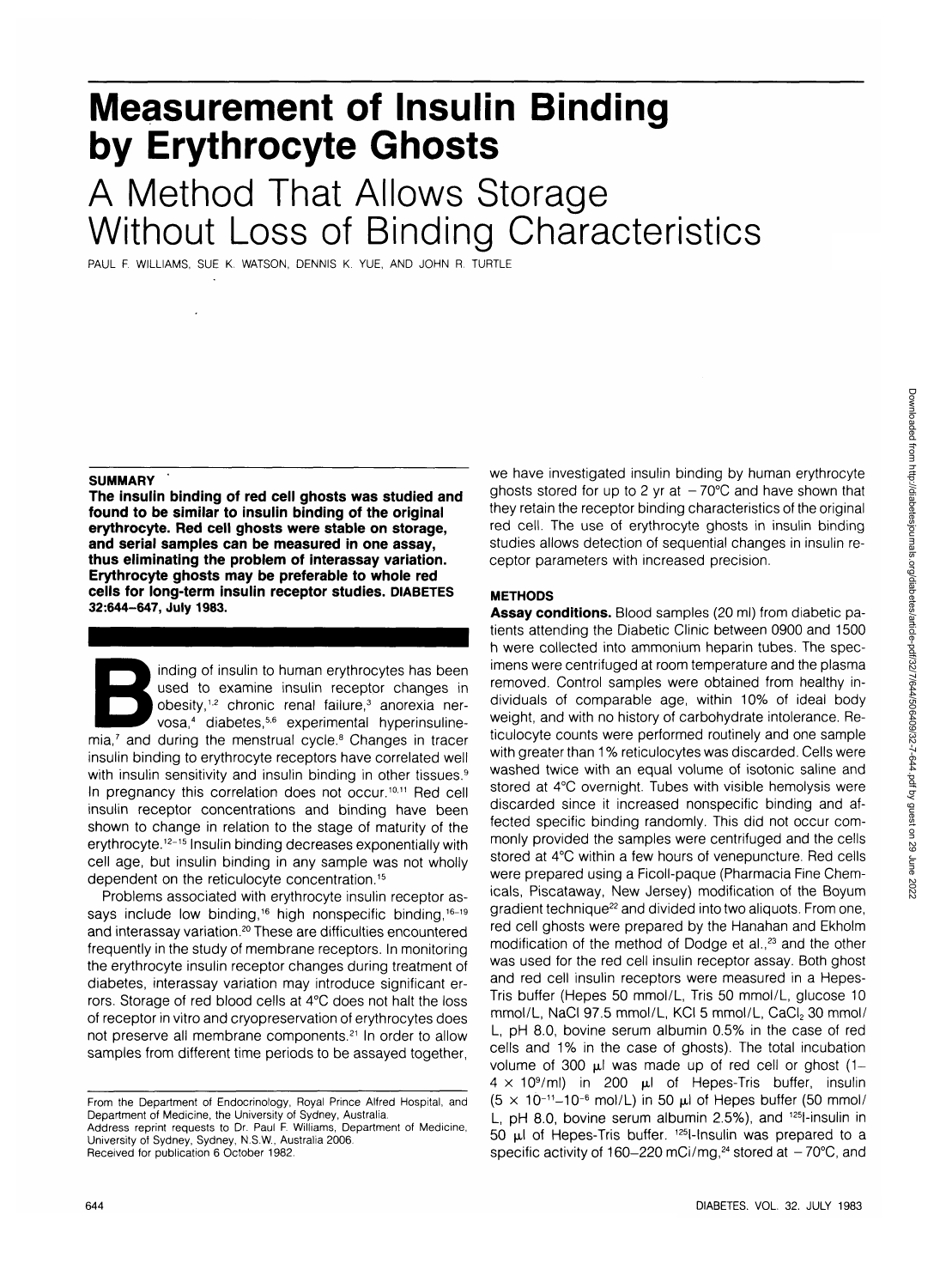

**FIGURE 1. The relationship between insulin binding and erythrocyte or ghost numbers. The erythrocytes were prepared from a pooled sample of blood obtained from diabetic patients. The ghosts were prepared from the erythrocytes of a single healthy donor. Each point represents specific binding ± 1 SD of triplicate determinations.**

used within 1 mo of iodination. The incubation mixture was shaken at 110 cycles/min at 4°C for 4 h. Afterward 1 ml of ice-cold Hepes-Tris buffer was added before the incubation mixture was centrifuged, decanted and washed again in 1 ml of Hepes-Tris buffer, and counted in a Wallac-LKB Gamma counter. Results were expressed as specific insulin binding per 4  $\times$  10<sup>9</sup> red cells or ghosts. Red cell and ghost numbers were determined by counting on a Linson celloscope (Linson Instruments AB, Sweden). Ghost numbers were also confirmed manually by counting on a Neubauer hemocytometer, and the two methods differed by less than 10%.

**Effects of time, cell numbers, calcium concentration, and pH.** To determine the time required to reach equilibrium, erythrocyte and ghost assays were incubated from 0 to 6 h. Total and nonspecific binding at tracer concentration were determined at hourly intervals. Incubations with increasing numbers of erythrocytes or ghosts in the assay medium were performed to study the relationship between insulin binding and red cell or ghost numbers up to a maximum of  $5 \times 10^9$ cells/ml. Because of the effects of both  $Ca^{2+}$  and H<sup>+</sup> ions on erythrocyte insulin binding, a comparison of the effects of these ions on erythrocytes and ghosts was carried out. Buffers with various Ca<sup>2+</sup> ion concentrations were kept isoosmotic by appropriate alterations to the Na<sup>+</sup> concentration. The pH of the incubation medium was varied between 6.0 and 8.2.

**Effects of storage on red cell and ghost.** To determine whether storage overnight affected the erythrocyte insulin binding, five samples were collected and each divided into two aliquots. One sample was analyzed immediately and the other was studied after storage overnight at 4°C in saline. The displacement curves generated were then tested for similarity using the "Allfit" program as described below.<sup>25</sup>



**FIGURE 2. The effect of Ca2+ on insulin receptor of erythrocytes and erythrocyte ghosts. Erythrocytes (3.3 x 10<sup>9</sup> /L) and their derived ghosts (2.0 x 10<sup>9</sup> /L) were incubated at 4°C for 4 h in Hepes-Tris buffer containing varying Ca2+ concentration. Each point represents specific binding ± 1 SD of triplicate determinations.**

Batches of ghosts were prepared from three diabetic patients requiring venesection for hemochromatosis. Each was divided into three aliquots. The first was analyzed immediately and the other two were stored separately in Hepes-Tris buffer at  $-70^{\circ}$ C and analyzed at monthly intervals. The three curves from each patient were again tested by the Allfit program.

Serial blood samples ( $N = 25$ ) were obtained from eight diabetic patients during treatment of diabetes by diet therapy, oral hypoglycemic agents, or insulin. Red cell insulin receptors were measured within 24 h of obtaining the samples. Ghosts were prepared from the same samples but stored in Hepes-Tris buffer at  $-70^{\circ}$ C and assayed in one batch. For this series of experiments only specific insulin binding at tracer concentration was examined.

**Analysis of data.** Dose-response curves for insulin displacement from the receptors of erythrocytes and erythrocyte ghosts were compared using the Allfit program.<sup>25</sup> This program tested statistically whether the erythrocyte or ghost insulin dose-response curves shared common binding parameters. The binding of insulin y (%) was described by the equation

$$
y = \frac{a - d}{1 + \left(\frac{x}{c}\right)^b} + d
$$

where  $x =$  insulin concentration (mol/L);  $a =$  binding at zero dose (%);  $b =$  slope factor;  $c = 50\%$  maximum effective dose (mol/L of insulin); and  $d =$  binding at infinite dose (%). Statistical evidence for the goodness of fit for any two curves was provided by a variance ratio F test; a nonsignificant F indicates that the curves share Common binding parameters. A runs test was used to detect nonrandomness of residuals.25

TABLE 1

The binding parameters shared by freshly prepared red cell and ghost insulin receptors

| Parameters | Normal                                        | Diabetic 1                                    | Diabetic 2                                    |
|------------|-----------------------------------------------|-----------------------------------------------|-----------------------------------------------|
| a          | $17.17 \pm 0.92$                              | $12.60 \pm 0.90$                              | $6.97 \pm 0.15$                               |
|            | $0.23 \pm 0.30$                               | $0.71 \pm 0.12$                               | $1.25 \pm 0.13$                               |
| C          | $0.92 \times 10^{-9} \pm 0.18 \times 10^{-9}$ | $0.62 \times 10^{-9} \pm 0.17 \times 10^{-9}$ | $0.82 \times 10^{-9} \pm 0.07 \times 10^{-9}$ |
|            | $1.9 \pm 0.9$                                 | $0.21 \pm 0.1$                                | $0.61 \pm 0.13$                               |
|            | $F = 1.8 (P = 0.18)$                          | $F = 1.46 (P = 0.3)$                          | $F = 0.47 (P = 0.8)$                          |

\*a, b, c, and d are parameters obtained by Allfit that describe the insulin dose-response curves of both erythrocyte and ghost receptors. A nonsignificant value for  $F(P > 0.05)$  indicates that the curves share common binding parameters.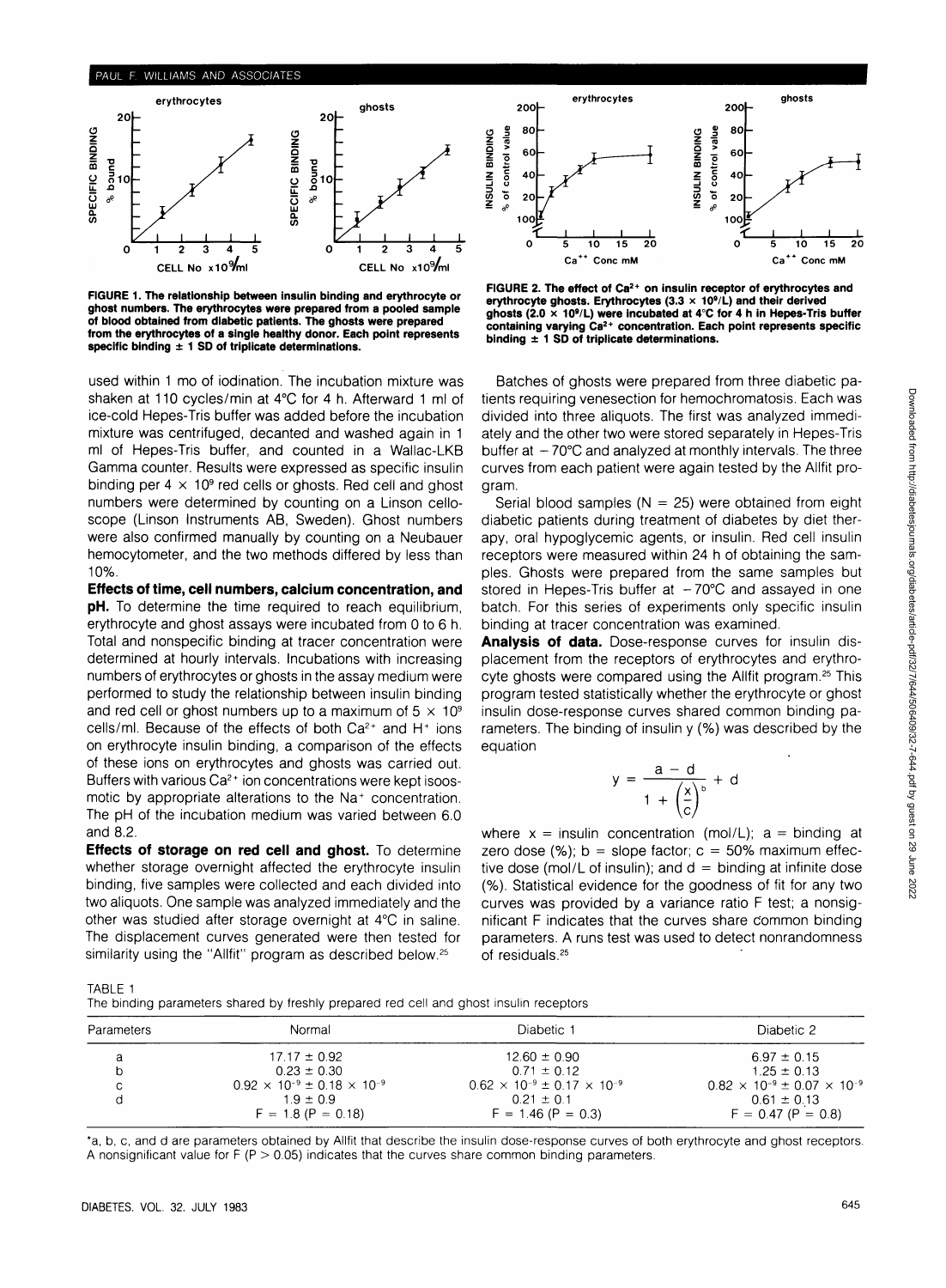| . .        |                                              |                                             |                                             |
|------------|----------------------------------------------|---------------------------------------------|---------------------------------------------|
| Parameters | Patient 1                                    | Patient 2                                   | Patient 3                                   |
|            | $3.39 \pm 0.14$                              | $5.48 \pm 0.83$                             | $4.0 \pm 0.25$                              |
|            | $1.00 \pm 0.18$                              | $0.28 \pm 0.10$                             | $0.47 \pm 0.12$                             |
| с          | $1.4 \times 10^{-9} \pm 0.28 \times 10^{-9}$ | $3.9 \times 10^{-9} \pm 3.9 \times 10^{-9}$ | $5.8 \times 10^{-9} \pm 3.8 \times 10^{-9}$ |
|            | $0.07 \pm 0.18$                              | $-1.43 \pm 1.54$                            | $-0.76 \pm 0.75$                            |
|            | $F = 1.5 (P = 0.23)$                         | $F = 0.89 (P = 0.54)$                       | $F = 1.23(0.33)$                            |

TABLE 2 The binding parameters shared by stored ghost insulin receptors

\*a, b, c, and d are parameters obtained by Allfit that describe the insulin dose-response curves of each sample of erythrocyte ghosts stored over a period of 2 mo and assayed on three occasions. A nonsignificant value for  $F(P > 0.05)$  indicates that the curves share common binding parameters.

Results were expressed as mean  $\pm$  1 SD. Linear correlation was calculated by the least-squares method.

### **RESULTS**

The binding of insulin to ghosts and erythrocytes was related linearly to cell numbers up to  $5 \times 10^9$ /ml (Figure 1). Increased calcium concentration in the incubation medium was associated with increased insulin bindings to both erythrocytes and ghosts (Figure 2). For both erythrocytes and ghosts the maximal insulin binding was reached after 4 h of incubation at pH 8.0.

Insulin displacement curves for erythrocytes and their freshly prepared ghosts in 6 normal and 12 diabetic patients were not significantly different in any sample. Representative curves for one normal and two diabetic patients are illustrated in Figure 3 and the parameters best describing each pair of curves are given in Table 1.

Binding parameters of the ghost from three hemochromatotic patients did not change significantly during storage for 8 wk at  $-70^{\circ}$ C. When analyzed with Allfit the series of curves from each patient was found to share the same parameters. Results are summarized in Table 2.

There was excellent correlation ( $r = 0.92$ ,  $P < 0.01$ ) between tracer insulin binding to erythrocytes (studied within 24 h of sample collection) and to ghosts (studied after a mean storage time of  $13.5 \pm 10.7$  mo, range 1-27 mo). Results of four patients followed for longer than 3 mo are shown in Table 3.

Storage of erythrocytes (five specimens) for up to 30 h at 4°C had no effect on erythrocyte binding when the insulin displacement curves obtained before and after storage were

analyzed by the Allfit program. Hemolysis and inaccuracy became serious problems for samples stored beyond this time.

The intraassay variation ( $N = 30$ ) for the erythrocyte assay was 3.5% at the tracer binding point and 4% at the halfmaximal displacement point. Due to the problems of storing intact red cells beyond 30 h it was not possible to estimate the long-term interassay variation of erythrocyte insulin receptors. Intraassay variation for erythrocyte ghosts  $(N = 27)$ was 3.5% for tracer binding and 4.2% for the half-maximal displacement point. Interassay variation of a ghost sample assayed over a 4-mo period on 13 occasions was 10.4% at tracer binding.

### **DISCUSSION**

The erythrocyte insulin receptor offers several advantages as a model for studying the receptor changes seen in diabetes. It is readily available and does not require a large volume of blood samples. Insulin binding to erythrocytes decreases as an exponential function of the cell age and it is only in the younger cells that regulation of insulin receptor concentration may take place.15 In diabetes a slight decrease in red cell survival has been recorded.<sup>26</sup> The shortened average cell age will tend to obscure the decrease of insulin receptor in diabetes. However, the difference in mean cell age cannot account for the difference between normal subjects and patients under treatment. Reticulocyte counts carried out on all samples allowed us to discard specimens that were obviously influenced by a decrease in average cell age.

## TABLE 3

The binding of insulin to freshly prepared erythrocyte and stored ghost insulin receptors

| Patient | Insulin binding to receptors (%) |                           |                          |                           |                       |                          |  |  |
|---------|----------------------------------|---------------------------|--------------------------|---------------------------|-----------------------|--------------------------|--|--|
|         | Initial*                         |                           | $1 \text{ mo}^*$         |                           | $3-6$ mo <sup>*</sup> |                          |  |  |
|         | Erythrocyte <sup>+</sup>         | Ghost <sup>+</sup>        | Erythrocyte <sup>+</sup> | Ghost <sup>+</sup>        | Erythrocytet          | Ghost <sup>+</sup>       |  |  |
| V.V.    | 14.6                             | 12.8<br>$(12 \text{ mo})$ | 15.8                     | 15.1<br>$(11 \text{ mo})$ | 16.6                  | 17.7<br>$(9 \text{ mo})$ |  |  |
| R.C.    | 5.3                              | 4.2<br>$(27 \text{ mo})$  | 7.0                      | 5.5<br>$(26 \text{ mo})$  | 6.4                   | 8.0<br>$(21 \text{ mo})$ |  |  |
| E.D.    | 6.3                              | 5.0<br>$(4 \text{ mo})$   | 10.2                     | 9.2<br>$(3 \text{ mo})$   | 6.3                   | 5.0<br>$(1 \text{ mo})$  |  |  |
| M.M.    | 9.1                              | 8.3<br>$(6 \text{ mo})$   | --                       | $-$                       | 15.1                  | 17.1<br>(1 mo)           |  |  |

\*Time from beginning of diet, oral hypoglycemic agents, or insulin treatment.

fErythrocyte insulin receptors were measured within 24 h of obtaining the samples. Ghosts were stored and insulin receptors measured in one assay with the duration of storage shown in parentheses.